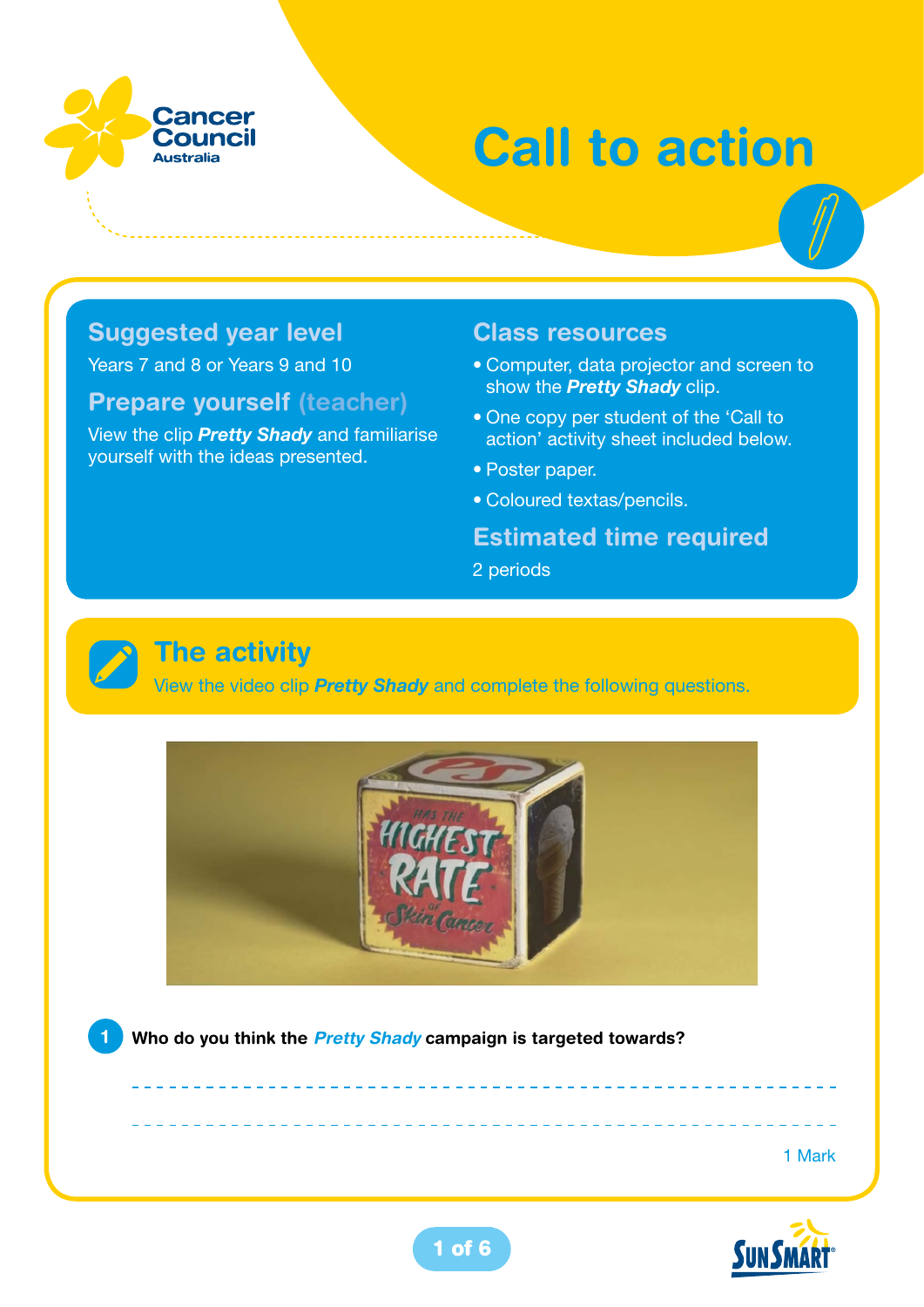



|                                                                                                              | 4 Marks |
|--------------------------------------------------------------------------------------------------------------|---------|
| Use your research skills to find out what is meant by a "call to action" in health<br>promotion?             |         |
|                                                                                                              |         |
|                                                                                                              |         |
| What is the "call to action" in Pretty Shady?                                                                | 2 Marks |
|                                                                                                              |         |
| ----------------------------------                                                                           |         |
| In your opinion, how powerful is the call to action and what would be some other<br>possible calls to action | 1 Mark  |
|                                                                                                              |         |
|                                                                                                              |         |

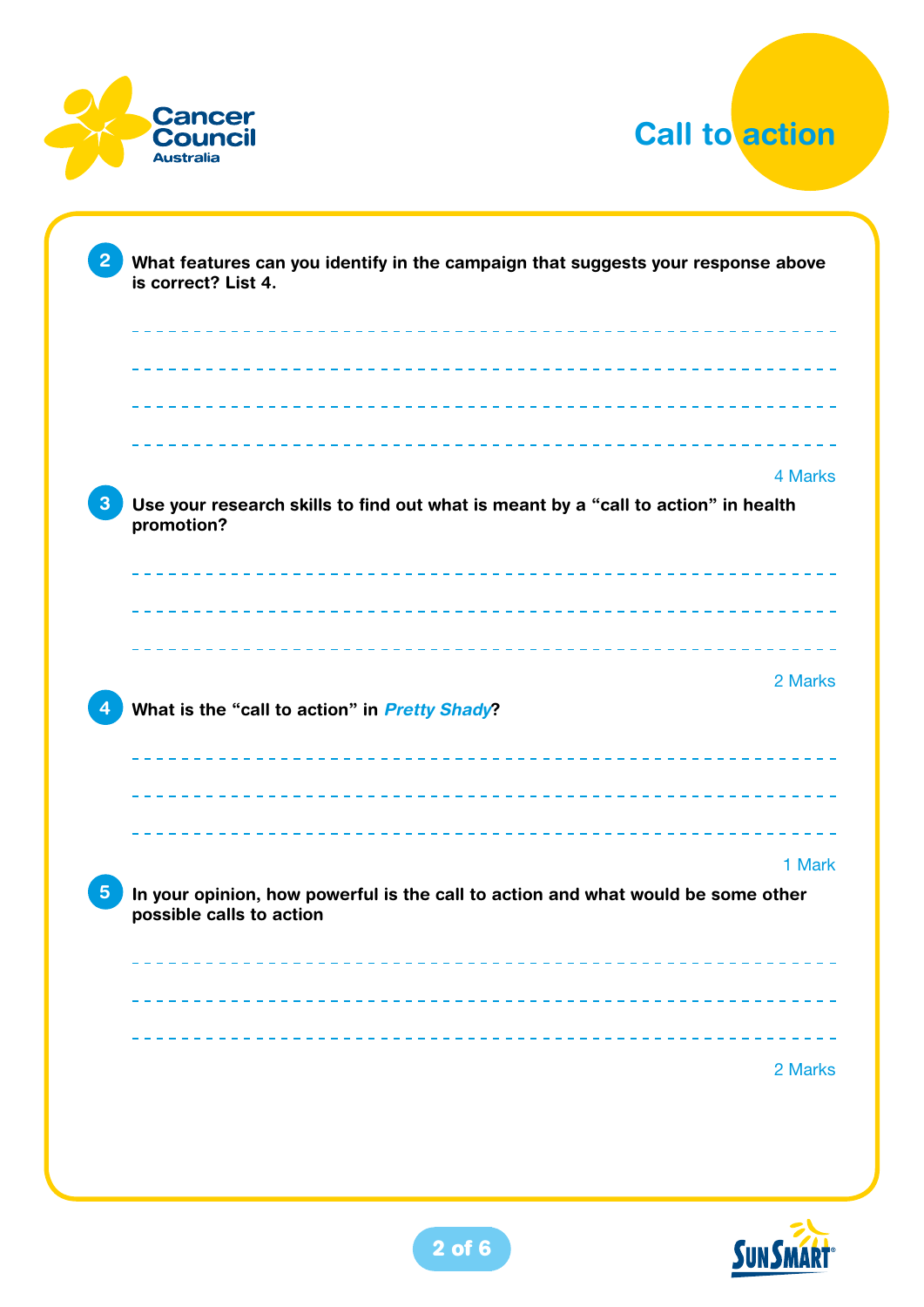



**6 Calls to action should be:**

- **• Short and sharp**
- **• Clear and direction orientated what do I need to do once I have finished viewing this?**
- **• Use urgent or emotive language.**
- **• Stand out from the rest of the information presented.**

**Look at the list of sun protection measures below and create a catchy call to action for each one:**

| <b>Sun protection measure</b> | <b>Catchy call to action</b> |
|-------------------------------|------------------------------|
| Sunscreen                     |                              |
| Shade                         |                              |
| Sun protective clothing       |                              |
| Sunglasses                    |                              |
| Broad brimmed hats            |                              |
|                               | 5 Marks                      |

**7 Why is your generation better placed to stop skin cancer one summer at a time, as opposed to the generations before you?** 

2 Marks **8 Why is your generation being targeted specifically?**  2 Marks

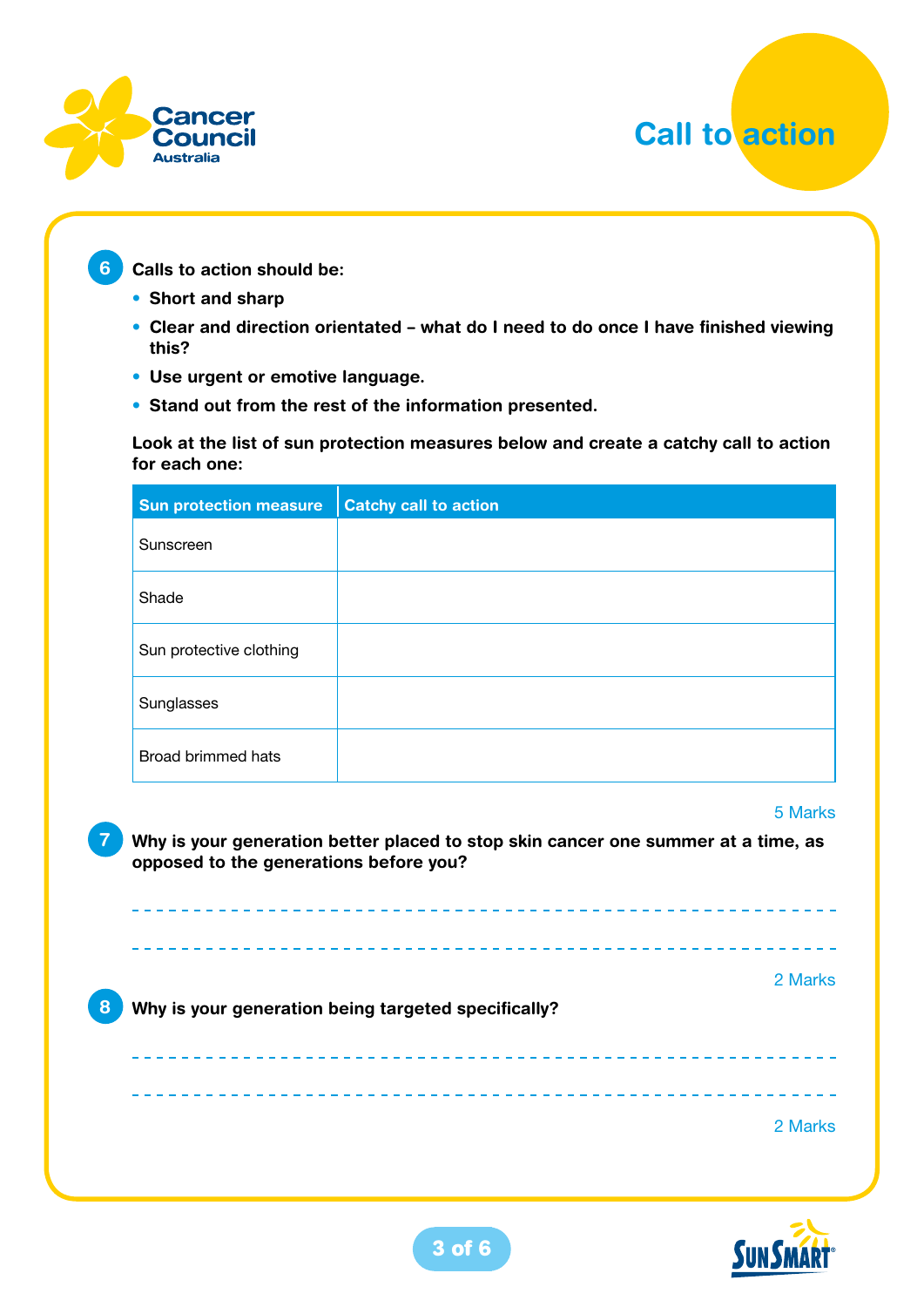



|                                                                                                                                                                                                                            | 10 Marks |
|----------------------------------------------------------------------------------------------------------------------------------------------------------------------------------------------------------------------------|----------|
| Each celebrity in the <i>Pretty Shady</i> campaign is linked to a different form of sun<br>protection measure - why did the creators of the campaign feel that all 5 sun<br>protection measures were important to promote? |          |
|                                                                                                                                                                                                                            |          |
|                                                                                                                                                                                                                            |          |
|                                                                                                                                                                                                                            |          |
| The campaign is designed to align with a positive connotation of summer - what<br>elements of the campaign address this?                                                                                                   |          |
|                                                                                                                                                                                                                            | 2 Marks  |
|                                                                                                                                                                                                                            |          |

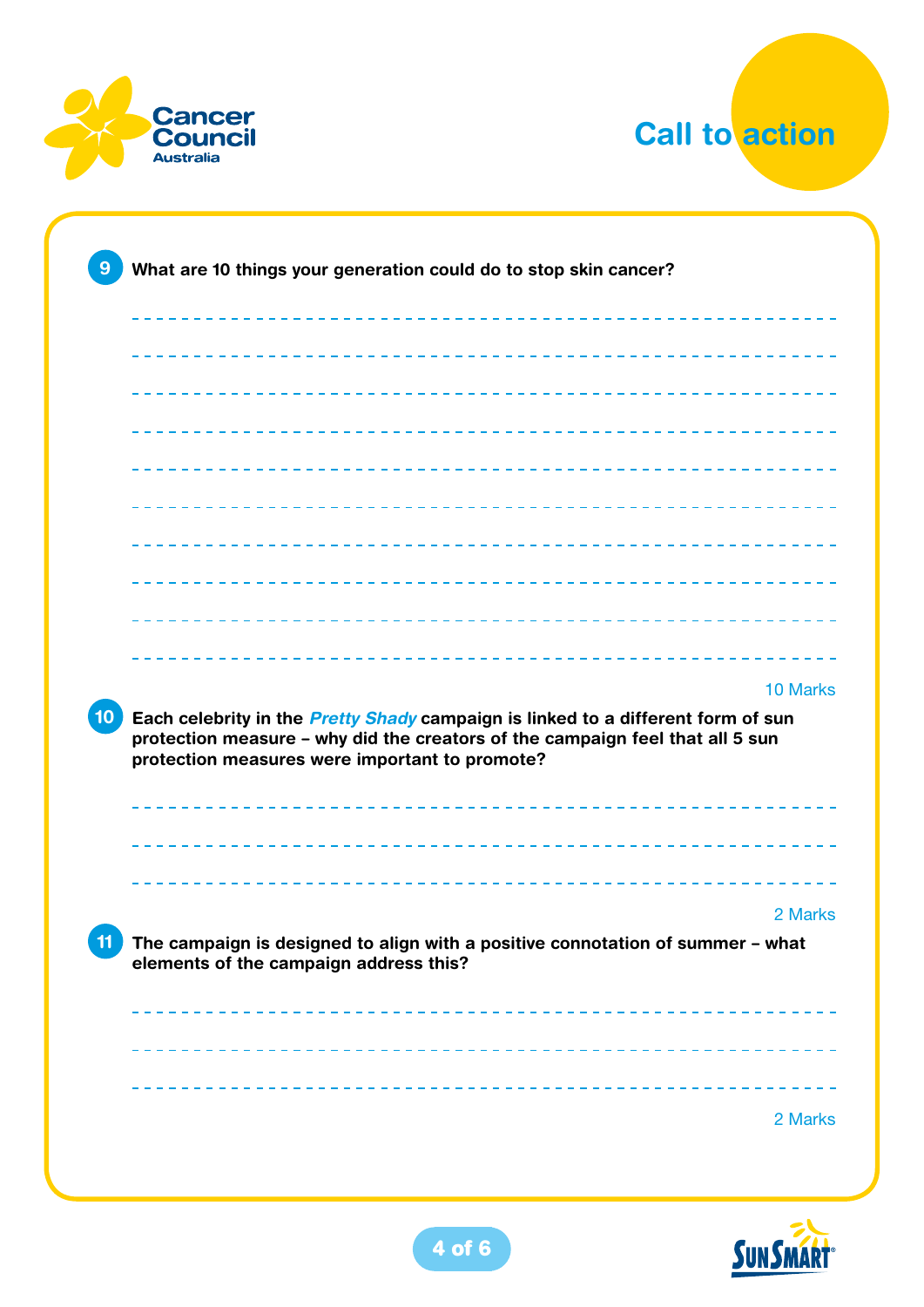



| 12 <br>What does an iconic summer mean to you? Describe your perfect summer. |                     |
|------------------------------------------------------------------------------|---------------------|
|                                                                              |                     |
|                                                                              |                     |
|                                                                              |                     |
|                                                                              |                     |
|                                                                              | 2 Marks             |
|                                                                              | <b>Total</b><br>/35 |



#### **Extend yourself**

**The organisation has approached you to update their existing** *Pretty Shady* **logo and icons. They would like you to present them with 3 very different styles from which to make their selection.** 

**Each of your three designs must meet the following requirements:** 

- **• Represent an iconic summer.**
- **• Address all 5 sun protection measures clothing, sunscreen, broad brimmed hats, shade and sunglasses.**
- **• Appeal to young Australians aged 13–24 years.**
- **• Include a call to action.**

**For each design, include an explanation/justification behind your design including how your design met the brief, reasons for your choice of colours, fonts, style etc.**

# **PRETTYSHADY.COM** M & W T